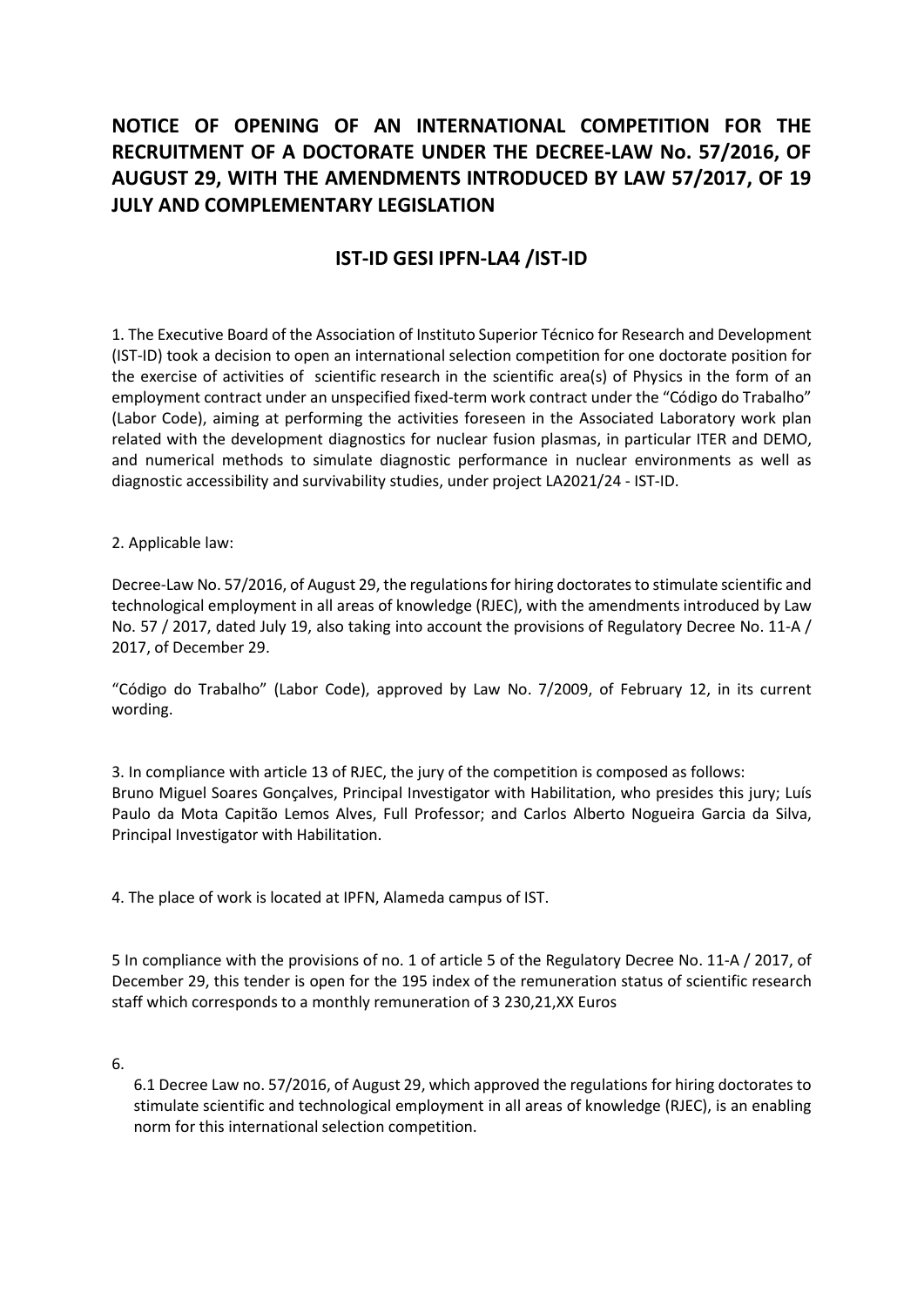6.2 The opening of this competition is intended for the selection of a doctorate's place for the exercise of scientific research activity under an unspecified fixed-term work contract under the "Código do Trabalho" (Labor Code) approved by Law No. 7/2009, of February 12, in its current wording, being the basis of contracting the execution of a service determined, precisely defined and non-durable, being the contracting necessarily financed regardless of its provenance.

6.3 The maximum duration of the unspecified fixed-term work contract is the duration of the especific task of the project supporting it, and which is 6 years.

6.4 Termination of the financing, termination of the project or completion of the tasks that are the subject of this competition shall determine the expiration of the contract that will operate with the communication referred to in article 345 (1) of the "Código do Trabalho"(Labor Code), meaning that the employer shall notify the termination of the contract to the employee, at least seven, 30 or 60 days in advance, according to whether the contract lasted up to six months, six months to two years, or per longer period."

7. The competition is open for national candidates, foreigners and stateless persons who hold a doctoral degree in a branch of knowledge or specialty that covers the scientific area of Physics or related scientific area, as well as those to whom, under the terms of Decree-Law n No. 341/2007, of October 12, regulated by Administrative Rule no. 227/2017, of July 25, was recognized the totality of the rights inherent to the degree of "Doutor", or to whom, under the terms of Decree-Law No 283/83 of June 21, has been granted equivalence or recognition to the degree of "Doutor" and are also holders of a scientific and professional curriculum that reveals an adequate profile to the activity to be developed.

## 8. Formalization of applications:

8.1 Applications are formalized by means of an application form, made available at http://istid.pt/concursos/emprego-cientifico-projetos/ electronic address, addressed to the President of Instituto Superior Técnico Association for Research and Development (IST-ID), stating the identification of this notice, full name, affiliation, number and date of identity card, Citizen Card, or number identification number, date and place of birth, marital status, profession, residence and contact address, including e-mail address and telephone contact.

Recognition of the Doctor's degree must be obtained by the date of the act of contracting.

8.2 The application shall be accompanied by documents proving the conditions laid down in point 7 for admission to this invitation to tender, in particular:

a) Copy of certificate or diploma;

b) "Tese de doutoramento" or equivalent document(s) that determined the award of the academic degree of "Doutor";

c) Detailed curriculum vitae, structured in accordance with the items in points 12 and 14, indicating the works, and adding a copy of them, that the candidate considers most relevant to each of the items in points 12 and 14;

d) Scientific project, focusing on development of diagnostics for nuclear fusion plasmas and numerical methods to simulate diagnostic performance in nuclear environments as well as diagnostic accessibility and survivability studies ;

e) Other documents that the candidate justifies to be relevant to the analysis of his/her application.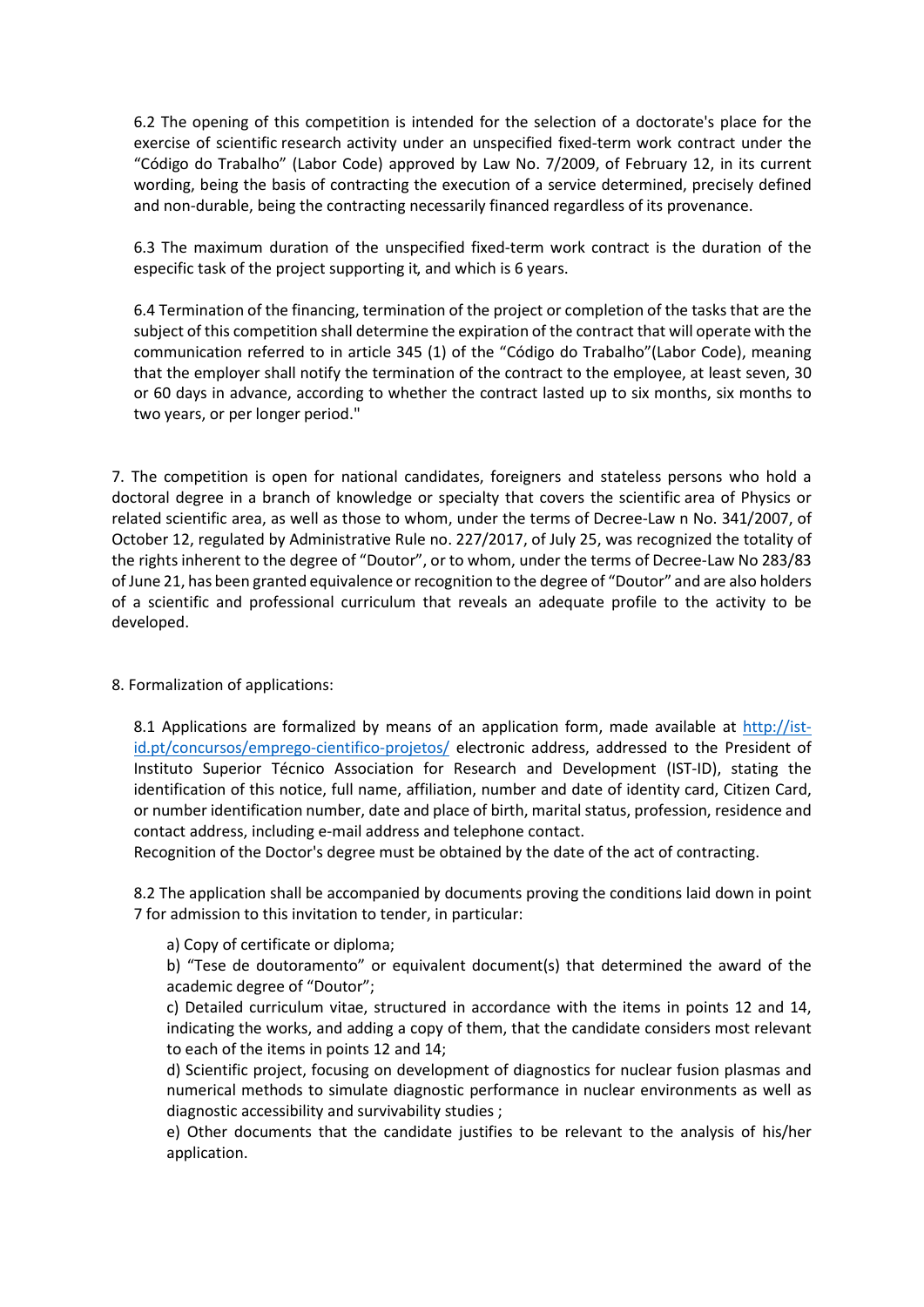8.3 Applicants submit the documents referred to in 8.1 and 8.2 in PDF format at the electronic address above indicated, issued up to the last day of the tender opening period, which is fixed at 15 working days after publication of this Notice. An applicant may, by reason of the impossibility or excessive costs of sending any of the documents referred to in 8.1 and 8.2 by e-mail, deliver them on physical support, respecting the above date, by registered mail with acknowledgment of receipt to the address postal service "Av. Rovisco Pais, 1. 1049-003 Lisboa" or by hand at IST-ID Human Resources Division. Not being accepted the justification of the candidate for the delivery of documents only in physical format, the President of the Jury will give a reasonable time to present them also in digital support.

8.4 The application and documents may be submitted in Portuguese or English, although the President of the Jury, and when a member of the Jury is a non-native Portuguese speaker, may request that, within a reasonable time, the candidate translates into English a document previously presented in Portuguese.

9. By decision of the President of IST-ID, candidates who do not comply with the provisions of point 8 are not admitted to the competition. Candidates who do not submit the application using the form or who do not deliver all the documents referred to in points 8.2 (a) to (d) or who present them unreadable, incorrectly completed, or invalid are eliminated. The jury is also entitled to require any candidate, in case of doubt and for the purposes of admission to competition, to present documentary evidence of the declarations in the submitted documents.

10. Approval on absolute merit:

10.1 The Jury will deliberate on its approval or rejection on absolute merit, by a justified vote where no abstentions are admitted.

10.2 A candidate is considered approved on absolute merit when he/she obtains a favorable vote of more than half of the members of the jury.

10.3 Candidates who have a scientific and curricular path relevant to the scientific area(s) of the competition and taking into account their suitability for the additional weighting criteria identified in 14.5 will be approved on absolute merit.

10.4 The unfavorable vote to approval on absolute merit can still be justified by the failure to fulfill the following circumstance:

a) the Scientific Project prepared by the candidate is shown to be clearly insufficient and misaligned with the scientific area (s), suffering from serious inaccuracies or not supported by previous work of the candidate.

11. According to article 5 of RJEC, the selection is made through the evaluation of the scientific and curricular path of the candidates.

12. The evaluation of the scientific and curricular path focuses on relevance, quality and timeliness: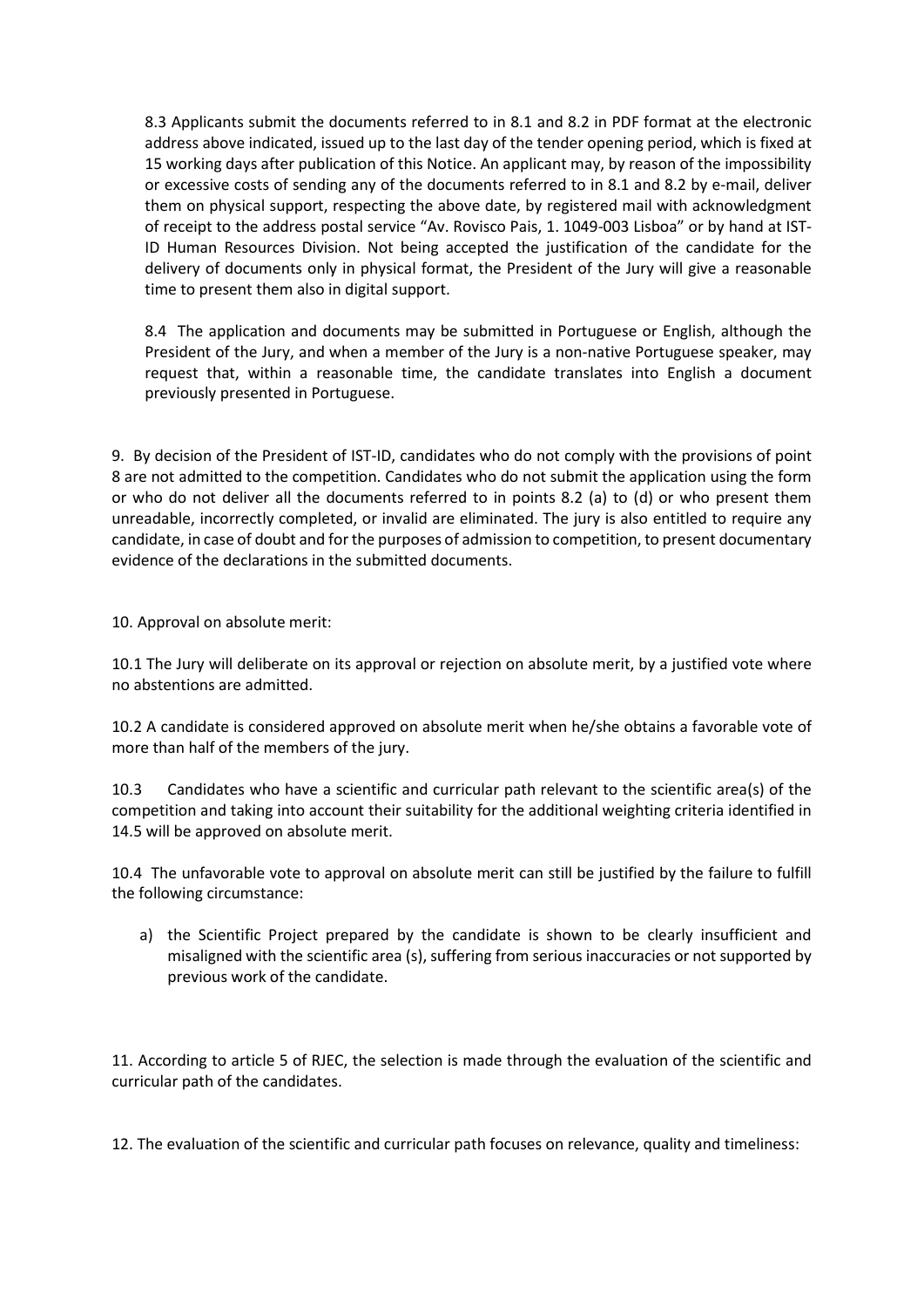- a) of the scientific, technological, academic, cultural or artistic production during the last five years and considered more relevant by the candidate;
- b) of the applied or practice-based research activities developed over the last five years and considered as having the greatest impact by the candidate;
- c) of the activities of extension and dissemination of knowledge developed during the last five years, in particular in the context of promoting the culture and scientific practices considered by the candidate to be of greater relevance;
- d) of the activities of science, technology and innovation programs management or of the experience in observing and monitoring the scientific and technological system or higher education, in Portugal or abroad.

13. The period of five years referred to in the preceding paragraph may be increased by the jury, at the request of the candidate, when justified on grounds of suspension of scientific activity for socially protected reasons, namely for reasons of parental leave, prolonged serious illness, and other situations of unavailability for work legally protected.

14. The assessment criteria are set out in this entry, with the option mentioned in point 14.5, with particular emphasis on the curriculum vitae and the contributions considered to be of higher relevance by the candidate in the last 5 years:

14.1. Quality of the scientific, technological, cultural or artistic production, considered more relevant by the candidate, and relevant to the project to be developed, which was given a weighting factor of 60% considering:

(i) Scientific publications: a parameter which takes into account books, chapters of books, articles in scientific journals and international conference proceedings of which the applicant was the author or co-author.

ii) Creation and strengthening of laboratory resources: a parameter that takes into account the participation and coordination of initiatives by the candidate that have resulted in the creation or reinforcement of laboratory infrastructure of an experimental and / or computational nature in support of research.

iii) Coordination and participation in scientific projects: a parameter that takes into account the participation and coordination of scientific projects by the candidate, subject to competitive bidding.

iv) Dynamization of scientific activity: a parameter that takes into account the capacity of coordination and leadership of research teams demonstrated by the candidate.

v) Accompaniment and orientation of students, trainees and research fellows: a parameter that takes into account the orientation of doctoral students, master's and undergraduate students, trainees and research fellows taking into account the number, quality, scope and scientific / technological impact of the resulting publications, theses, dissertations and final course papers, distinguishing especially the awarded works and the international recognition.

14.2. Activities of applied or practice-based research, considered to be of greatest impact by the candidate, and relevant to the project to be developed, which was given a weighting factor of 30% considering:

(i) Vocational training actions: a parameter which takes into account the participation and coordination of technological training actions aimed at enterprises and the public sector, taking into account their nature, technological intensity and results achieved.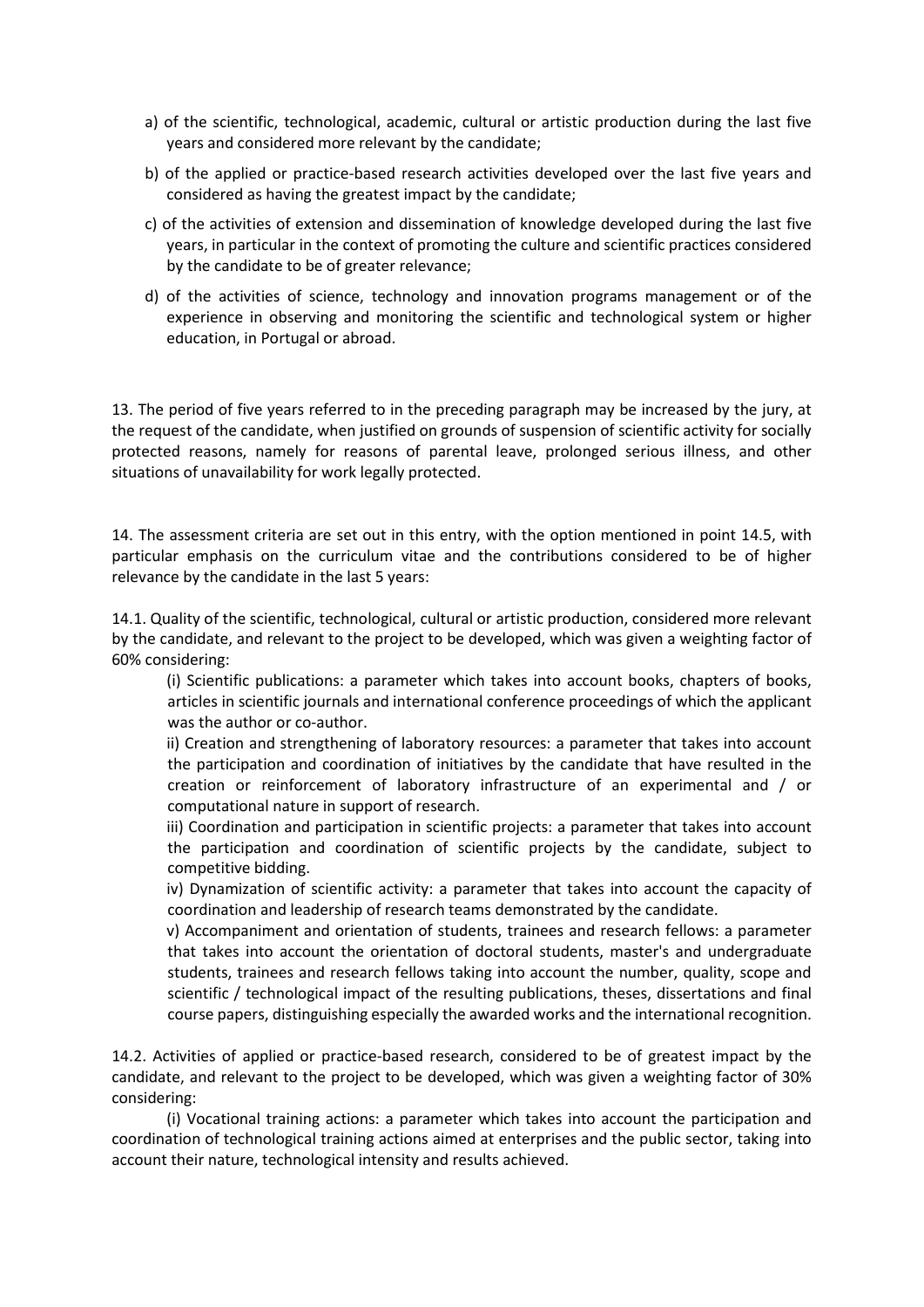ii) Provision of services and integrated consultancy in the institutional mission: a parameter that takes into account participation in activities involving the business community and the public sector, taking into account the type of participation, size, diversity, technological intensity and innovation.

(iii) Design, project and production of scientific outputs: a parameter which takes into account the value of the Institute's activities of relevant professional experience.

14.3. Activities of extension and dissemination of knowledge, particularly in the context of the promotion of culture and scientific practices, considered of greater relevance by the candidate, and relevant to the project to be developed, which was given a weighting factor of 5% considering:

i) Industrial and intellectual property;

ii) Publications of scientific and technological outreach: parameter that takes into account the articles in magazines and national conferences and other publications of scientific and technological diffusion, taking into account their professional and social impact.

iii) Services to the scientific community and to society: a parameter that takes into account the participation and coordination of scientific and technological dissemination initiatives and taking into account the nature and results achieved by them when carried out towards:

• the scientific community, including the organization of conferences and conferences;

- the media;
- companies and the public sector.

14.4. Contribution to activities related to the management of science, technology and innovation programs, or experience in the observation and monitoring of the scientific and technological system or higher education, in Portugal or abroad, and relevant to the project to be developed, with a weighting factor of 5% considering:

 i) Positions in boards of the university, school, or research unit: a parameter that takes into account the nature and the responsibility of the position.

ii) Other positions: parameter that takes into account the exercise of positions in national and international scientific organizations.

14.5. In weighing the evaluation criteria listed in paragraphs 14.1 to 14.4, each jury member may consider the following additional parameters under the following conditions:

- 14.5.1.a relevance and quality of the scientific project proposed in/for development of diagnostics for nuclear fusion plasmas and on the application of numerical methods to simulate diagnostic performance in nuclear environments as well as diagnostic accessibility and survivability studies ;
- 4.5.1.b contribution to the development development of diagnostics for nuclear fusion plasmas, in particular ITER and DEMO, and numerical methods to simulate diagnostic performance in nuclear environments as well as diagnostic accessibility and survivability studies

15. The jury may decide to select up to 3 candidates who will be called to hold a session presenting the results of their investigation, following which the jury members should stimulate an open debate on its content and innovative character. This presentation session does not constitute a selection method and is not classified, aiming merely to obtain explanations or clarifications of elements contained in the candidates' curricula.

16. The Jury, when it deems it necessary, may request the candidate to present additional documents proving the candidate's statements, which are relevant to the analysis and classification of his/her application.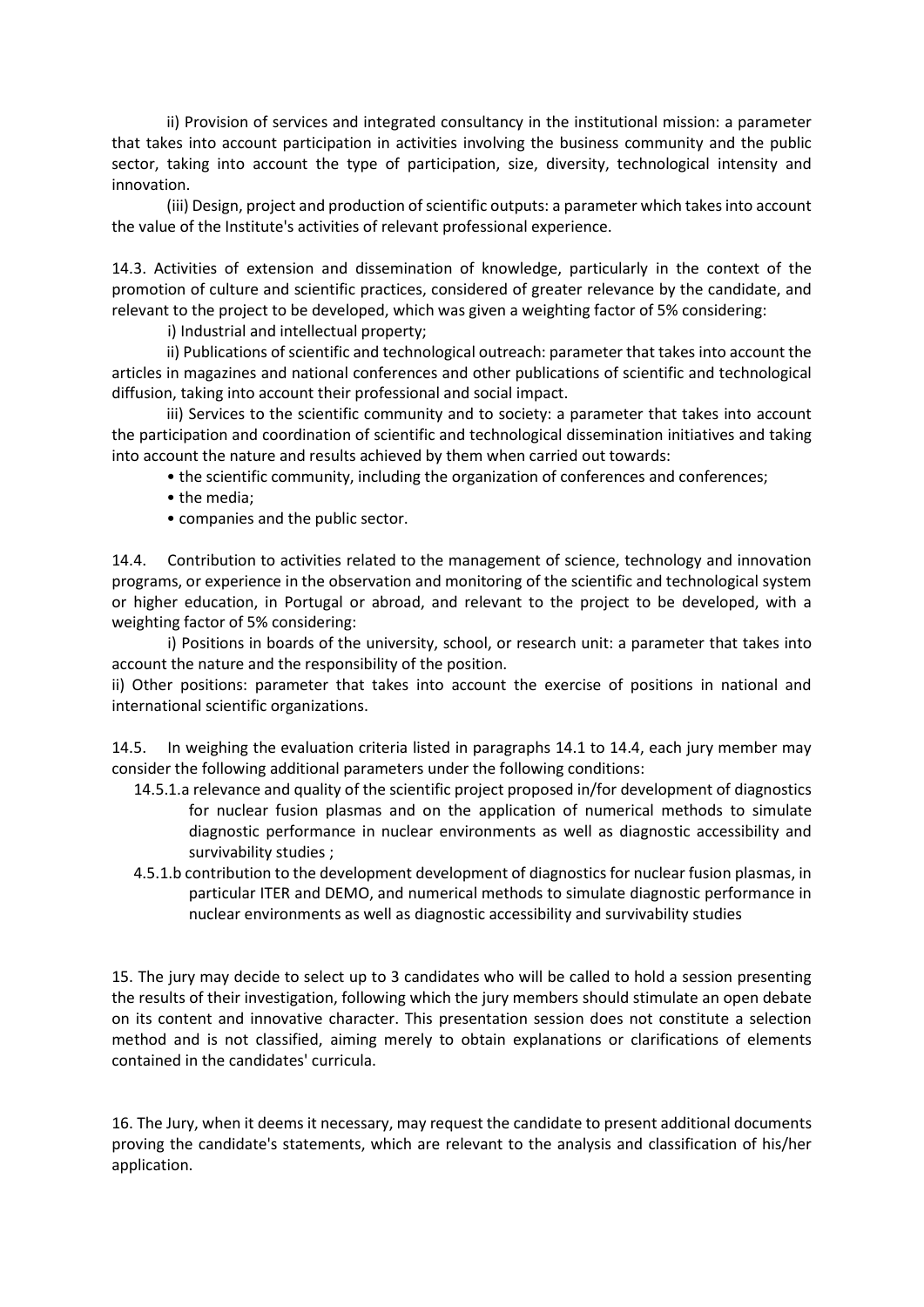## 17. Classification of candidates

17.1. Each member of the jury assigned a classification to each of the candidates in each evaluation criterion, on a scale of 0 to 100 points, ranking the candidates according to their classification consisting on the sum of the partial classifications assigned in each evaluation criterion, and taking into account the weighting factor given to each parameter.

17.2. Candidates shall be ordered by applying the successive voting method.

17.3. The jury decides by absolute majority, and abstentions are not allowed.

17.4. The final classification of each candidate is the one corresponding to his/her ranking resulting from the application of the method referred to in point 17.2.

18. Minutes of the jury meetings are drawn up, which contain a summary of what has taken place in them, as well as the votes cast by each of the members and their reasons, being available to the candidates whenever requested.

19. The final deliberation of the jury is approved by the President of IST-ID, and it is his responsibility to establish the respective contract.

20. The false statements made by the candidates will be punished according to the law.

21. The list of admitted and excluded candidates as well as the final ranking list are posted on the premises of IST-ID Human Resources Division, advertised on the website of IST-ID, and the applicants will be notified by email with receipt of delivery of the notification.

22. Prior Hearing and Deadline for Final Decision: After being notified, candidates have 10 working days to submit a formal rebuttal. Within the term of 90 days, counted from the deadline for the presentation of the candidacies, the final decisions of the jury are given.

23. This tender is exclusively intended to fill the vacancy(s) indicated and may be terminated until the homologation of the final ranking list of candidates and expiring with the respective occupation of the working position on offer.

24. Non-discrimination and equal access policy: IST-ID actively promotes a policy of non-discrimination and equal access, so that no candidate can be privileged, benefited, disadvantaged or deprived of any right or exemption from any duty owing, in particular, to ancestry, age, sex, sexual orientation, marital status, family status, economic situation, education, social origin or condition, genetic heritage, reduced working capacity, disability , chronic illness, nationality, ethnic origin or race, territory of origin, language, religion, political or ideological beliefs and trade union membership.